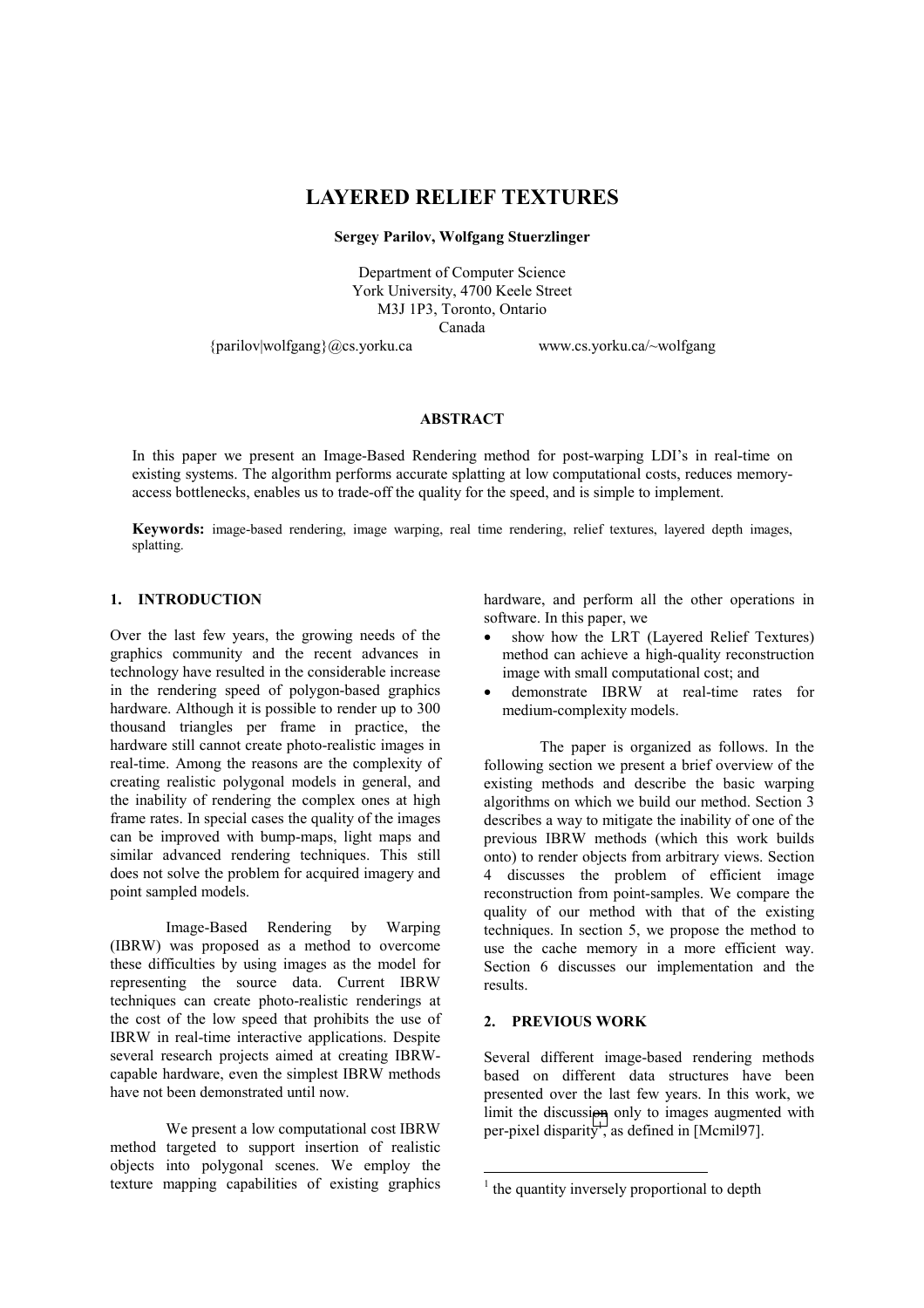For Image-Based Rendering in general, the quality of the final result depends primarily on the quality of the source images. Using photographs or images synthesized with global illumination techniques IBR methods can generate highly realistic results [Mcmil97, Debev96, Debev98]. Acquiring models for IBR implies computation of camera parameters for source images and obtaining depth values for each source image pixel. For real images, both these tasks can be addressed with computer vision methods. For synthesized images this information is easy to store during image generation.

IBRW algorithms essentially solve two problems - geometrical warp problem defined as the map from the source to the destination image according to the camera configuration, and the signal reconstruction problem to reconstruct the intensities defined by the samples of the source images [Mcmil97, Shade98, Olive00, Popes98]. The (planar) forward warp derived in [Mcmil97]

$$
\overline{x}_2 \doteq \delta(\overline{x}_1) \mathbf{P}_2^{-1} (C_1 - C_2) + \mathbf{P}_2^{-1} \mathbf{P}_1 \overline{x}_1
$$

computes the location of the point  $x_2$  in the destination image corresponding to a point  $x_i$  in the source image, where  $\delta()$  is the disparity of a point, and  $P_1$ ,  $C_1$ , and  $P_2$ ,  $C_2$  define camera configuration of the source and the destination images respectively. The occlusion compatible order guarantees correct visibility between samples with a simple painter's algorithm. In [Mcmil97], it is defined as a source image plane traversal such that along every line in the source image passing through the epipole<sup>2</sup> the points farther away from the epipole are visited first. The cost of the computation is a matrix multiplication per source image pixel.

As the occlusion compatible warping order is only valid for a pair of source and destination image, the regions in the destination image which should be depicting parts of the scene not visible from the source image camera appear empty. Layered Depth Images (LDI), defined as a "view of the scene from a single input camera view, but with multiple pixels along each line of sight" [Shade98], solve the problem. Furthermore, LDI's support occlusion compatible traversals. While the LDI's rely on the McMillan's warping equation, the incremental warping scheme is presented in [Shade98].

Relief textures [Olive00] present an alternative that requires slightly less arithmetic operations per source sample and exploits standard graphics hardware to perform part of the

computations. The key innovation of this approach is to decompose the warping process into two separate passes - the pre-warp and the texture mapping. The pre-warping stage handles only the parallax effects by pre-warping the source image into an intermediate image. On the second stage, the intermediate image is used to texture map the polygon in 3D space corresponding to the source image's viewplane. This accounts for the perspective distortion, zoom, and rotation due to the current viewpoint and produces the same result as a conventional warp. The prewarping equations are defined as

$$
u = \frac{u_s + k_1 d}{1 + k_3 d}, \qquad v = \frac{v_s + k_2 d}{1 + k_3 d}
$$

and determine the position  $(u, v)$  of a source image point  $(u_s, v_s, d)$  in the intermediate image, where *d* is the depth (or displacement), and  $k_1, k_2, k_3$  are the coefficients that depend only on the camera configuration and are independent of the source point co-ordinates [Olive00].

The main shortcoming of relief texturing is that it does not support multiple pixels along one line of sight, thus being unable to handle objects that feature occlusions inside the volume represented by the relief texture. In other words, only a subset of objects can be handled correctly and artefacts appear if the fundamental assumptions are violated (e.g. the areas behind the chimneys in [Olive00]).

On modern graphics hardware, rendering an rectangular array of pixels after a conventional warp has run-time cost comparable to that of rendering a texture mapped triangle. Consequently, an additional texture mapping operation is practically free.

Because sampling rates of the source images rarely match the desired output resolution interpolation between samples is a major issue in IBRW methods. Many IBRW techniques use different kinds of splatting of varying quality of reconstruction and speed. The reconstruction errors introduced by splatting are analyzed in [Mark97].

In the original warping approach the splat for each sample was computed on the fly. As the computation of exact splat footprints is extremely computationally intensive different approximations are used in practice, thus degrading the quality. Fixed sized splats have been used previously to achieve high warping speed [Aliag99]. In [Shade98], the authors use a small pre-computed fixed set of Gaussian splats to achieve somewhat better quality. In [Pfist00], a splatting method that allows highquality reconstructions with high computation costs is presented. In [Rusin00], the authors present a

<sup>&</sup>lt;sup>2</sup> the projection of the center of projection of one camera on the viewplane of the other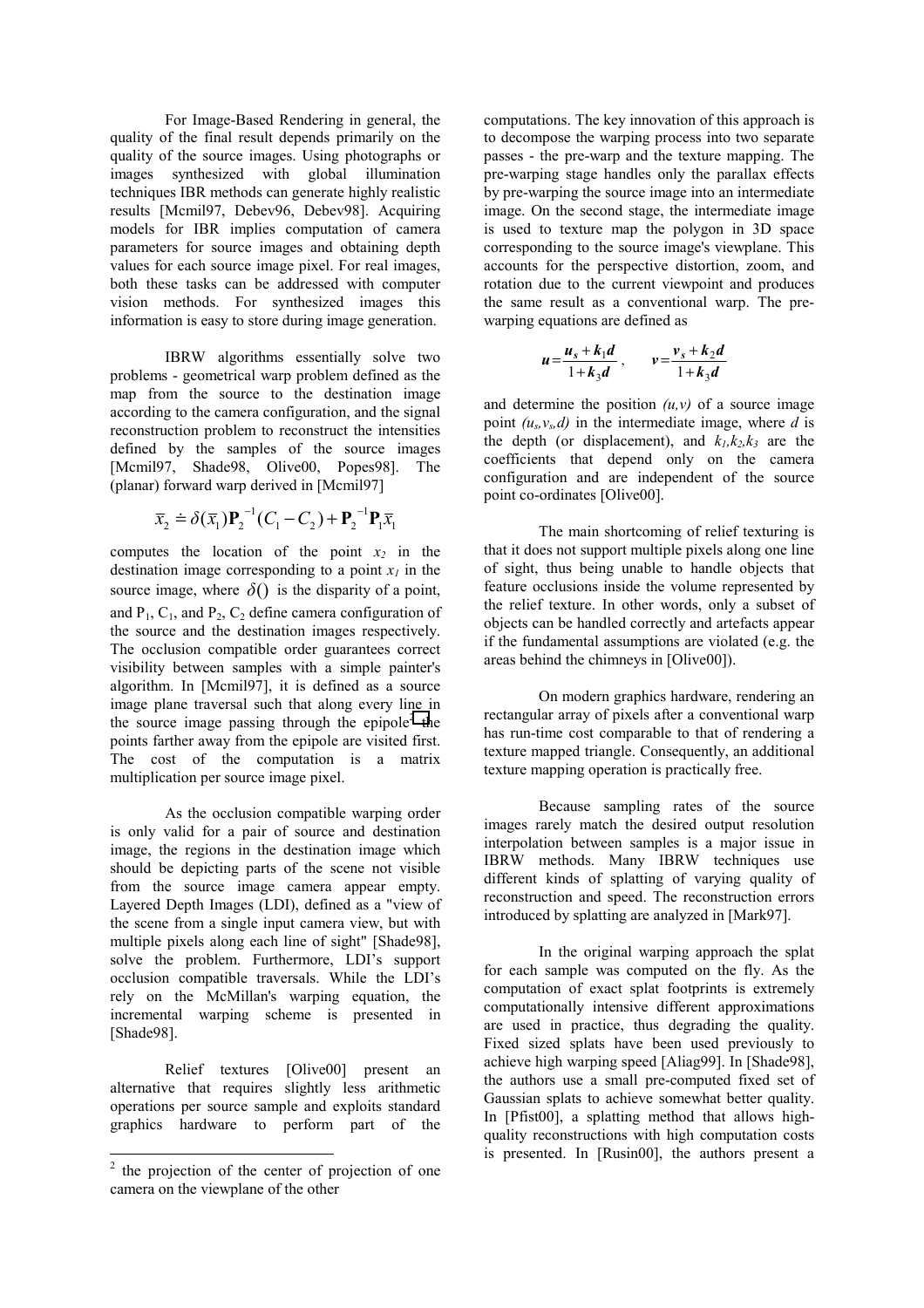hierarchical technique to visualize extremely large models.

Relief textures [Olive00] present an alternative that requires slightly less arithmetic operations per source sample and exploits standard graphics hardware to perform part of the computations. The key innovation of this approach is to decompose the warping process into two separate passes – pre-warp and texture mapping. The prewarping pass warps the source image to take parallax into account. The second pass maps the output of the first pass as a texture onto a 3D rectangle in space. This accounts for perspective distortion, zoom and rotation due to the current viewpoint and produces the same result as a standard warp. Note that the result of a traditional warp still needs to be rendered to the screen after the warp. Rendering the resulting rectangular array of pixels has run-time cost that is comparable to rendering one texture-mapped triangle. Therefore, Oliveira's approach is slightly less costly than the McMillan's approach or the LDI splatting approach. The main shortcoming of relief texturing is that it is unable to handle objects that feature occlusions inside the volume represented by the relief texture.

That IBRW can achieve better speeds than polygonal computer graphics still needs to be demonstrated in the general case. IBR methods such as QuickTime VR can achieve the speed at the expense of limiting the viewer motion to a location and allowing only rotations. Hierarchical image caches or impostor hierarchies can be rendered in real-time, but rely on the existence of a geometric description [Schaufler96, Shade96]. Therefore, they cannot be applied to acquired imagery. More general IBR methods based on McMillan's warping method usually achieve a maximum speed of up to 10 frames per second [Shade98, Popes98, Chang99].

Because image warping implies many memory accesses, both reads and writes, memory bandwidth becomes a significant issue. In [Mark97], the author has addressed the issue with algorithms that provide more efficient use of cache memory. Another solution is to limit the amount of data being considered by clipping, although little work has been done in this area [Shade98, Popescu98].

The approach presented in this paper addresses the issues mentioned by a combination of techniques. We combine layered depth images and relief textures and call the resulting data structure Layered Relief Texture (LRT). Similar to LDIs, we use multiple samples along the line of sight, and, similar to relief textures, we use simplified equations to pre-warp the samples and render them on the screen with the help of texture mapping hardware.

This extends the relief textures approach to deal with arbitrary objects. Furthermore, the nature of prewarping equation enables us to use a different solution to the splat size computation problem to achieve good image quality.

We use tiling of both the source and the pre-warped images such that every pre-warped image tile fits into L2 cache to address memory bottlenecks. The tiles of the pre-warped image can be rendered separately and selectively. This allows us to easily clip the image and to re-use the results of the warp of the previous frame if the estimated error is below some threshold or if the time allowed for the frame generation is over (similar to [Lengy97, Schau961).

# **3. LAYERED RELIEF TEXTURES**

Layered Relief Textures (LRTs) combine the advantage of relief textures with layered depth images (LDIs). We base our approach on the optimised warping method as described in [Olive00]. This relief textures approach offloads part of the computational effort from the CPU to the graphics hardware. First the image is pre-warped and then texture mapping is used to complete the operation. For correct image generation, the object rendered should be complete, i.e. with no visible gaps and holes due to absence of some parts in source data set being used. In [Olive00], the authors propose to render several relief textures of the object per frame. Consequently, the same point of the object can be warped several times from different relief textures. Obviously, this degrades performance.

# **3.1 OVERFLOW HANDLING**

If a 3D-point is far from the source viewplane of a relief texture, its projection in the destination image can fall outside the projection of the polygon being textured and such point cannot be drawn. In [Olive00], authors call this effect an overflow. To deal with this difficulty, the overflows can be accumulated on two auxiliary polygons, perpendicular to the source view plane [Olive00]. Everything that projects outside of the polygon corresponding to the source viewplane is drawn on these auxiliary polygons. While this solves the problem, it requires rendering several polygons for each relief texture and results in complicated occlusion-compatible orders. We have chosen to address this problem by dynamically resizing the texture.

We associate a bounding polyhedron with the entire relief texture, with its vertices stored as coordinates on the source image plane with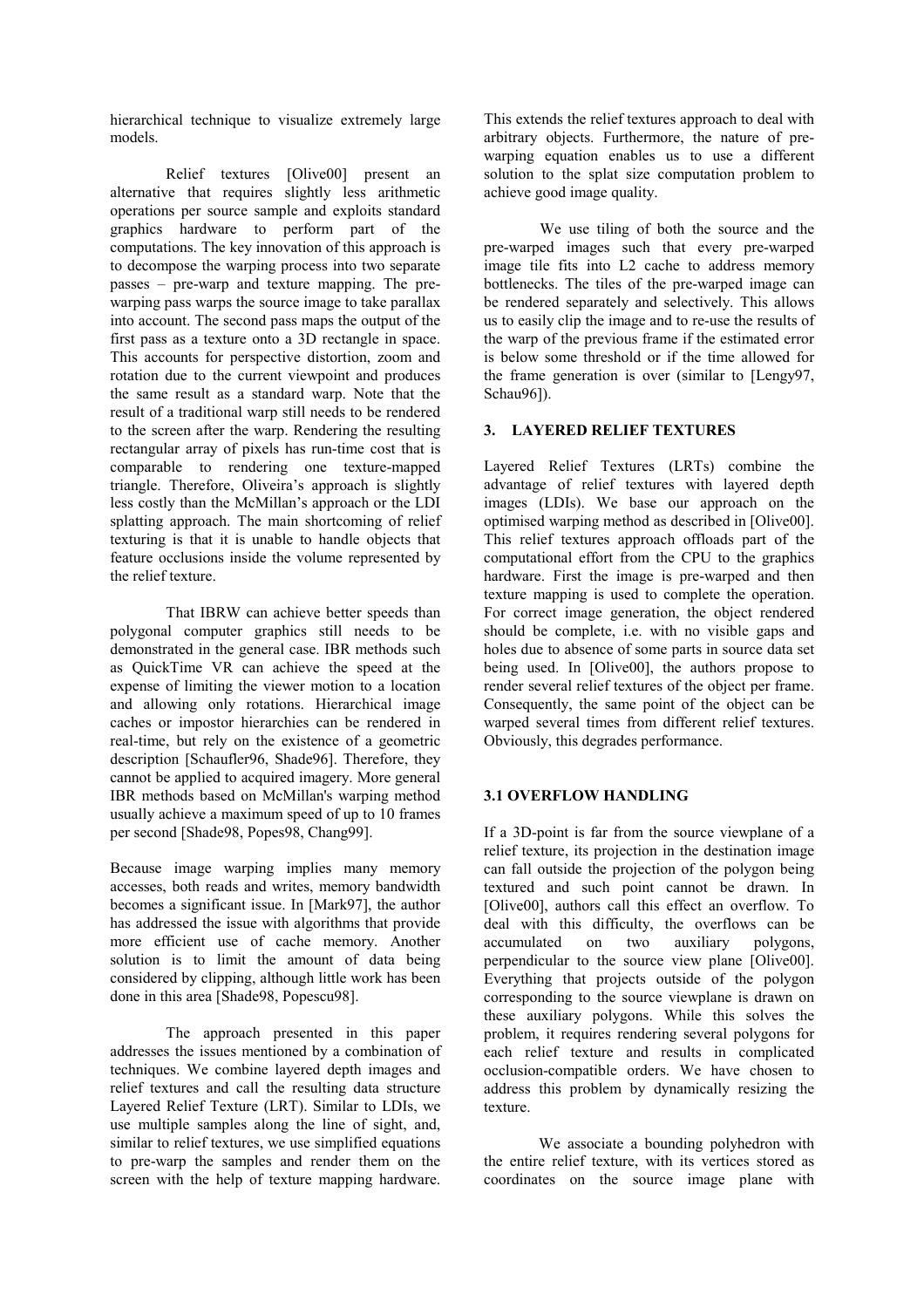displacements. A simplified convex hull (with a limited number of vertices) or a bounding box can be used. Before pre-warping the texture itself, we prewarp the vertices of the bounding polyhedron and compute its bounding box. We are guaranteed that all source image pixels will project to within the projection of this box.

By computing the extent of the projected bounding box we can infer how much the source viewplane needs to be rescaled (shrunk or stretched) and shifted to fit all pre-warped points. We then rescale the texture correspondingly and render it. Figure 1 illustrates the problem, how the relief textures approach handles the problem and how do we address it.





Original view plane with overflow (top part of cube)

[Olive00]: Auxiliary view planes used to accumulate overflow

New approach: Scaled and shifted view plane accommodates overflow

#### Handling of Relief Texture Overflow Figure 1

Changes in the size of the polygon being textured are equivalent to inverse changes in the size of the resolution in comparison with the original texture. When the angle between the observation direction and the source viewplane becomes too sharp the viewplane stretches by a large factor, thus lowering the effective resolution and decreasing the quality. We avoid this by storing multiple LRTs with different viewing directions and switching to another LRT with a less severe viewing angle. If all the used LRTs are consistent with each other, this switch is practically invisible. The only potential source of inaccuracies is a slight misalignment due to the discrete nature of textures and the polygon rendering hardware, but we find in practice that these effects are usually less than 1 pixel. An additional advantage is that we can dynamically adjust the resolution of the desired image if the quality can be sacrificed for the speed of rendering.

#### **4. SPLATTING**

A drawback of the presented combination of LDIs and relief textures is that we cannot use the interpolation method presented in [Olive00] due to intra-object visibility. Instead, we have to resort to splatting. This however turns out to be an advantage, as we can create better approximations to the footprint of the splats in the image plane than previous approaches. For efficiency however, the splat shape approximation must be fast to compute. The method we propose does not make use of normal vectors and other auxiliary information, but relies only on the displacement values of the samples. We approximate splats by perspectively distorted axis-aligned rectangles.

#### **4.1 SPLAT SHAPE AND SIZE COMPUTATION**

Assume that neighbouring source image pixels are at a distance *du* from each other horizontally, and *dv* vertically. Then, a pixel at  $(u, v)$  can be modelled as a rectangle with its corners having coordinates  $(u \pm du, v \pm dv)$ .





Having only points with depth and without any further information, such as the presence of normals to the surface or connectivity between samples, a point is simply an evidence of the presence of a surface. Note that this assumption is true for most LDI data sets, due to the existence of multiple layers. Consequently, we can only assume that a sample is a flat, axis-aligned region of some surface facing directly towards the camera. According to the pre-warping equations a pre-warp of such an axis-aligned rectangular sample will result in an axis-aligned rectangular sample in the prewarped image. Later, the texture-mapping pass will render the splat correctly on the screen. To pre-warp warp a source image pixel, we warp its center to find the center of the splat in the pre-warped image. The amount of the horizontal and vertical extent of the rectangular splat with respect to the original sample size depends only on the depth, and does not depend on the co-ordinates in the image plane. That is, the size of the splat can be found as

$$
dv' = \frac{dv + k_1d}{1 + k_3d}
$$
,  $du' = \frac{du + k_2d}{1 + k_3d}$ ,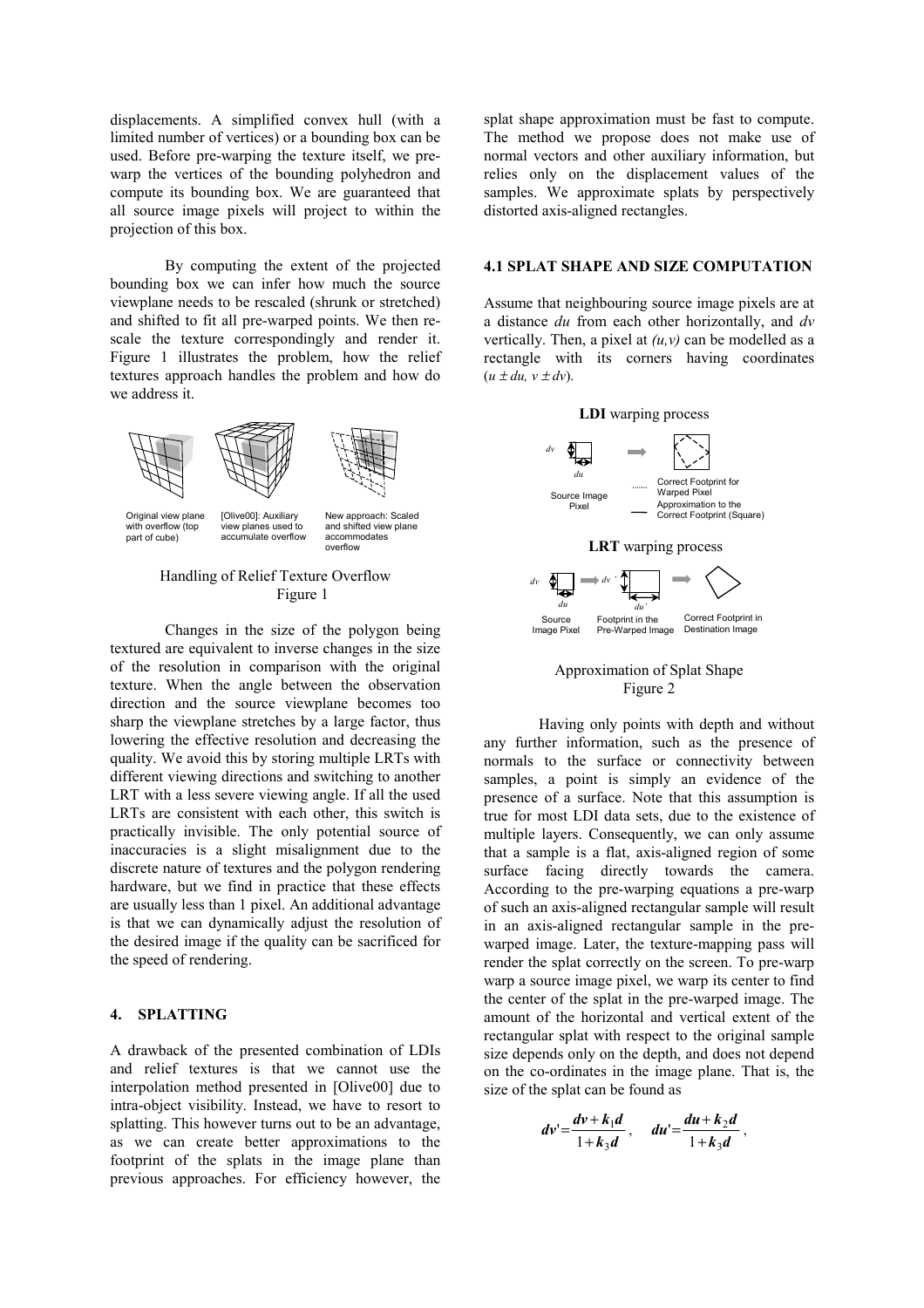where *du, dv* are horizontal and vertical size of the source image pixel, and *d* is the depth. Figure 2 illustrates the approach and compares it with the splatting directly to the screen.

#### **4.2 COMPARISON WITH OTHER METHODS**

We found this splatting method to be simple yet giving good visual quality. One of the reasons is that the final result is a perspectively distorted splat, which is not orthogonal with respect to the axes of the desired view in general. This will generate a better image compared to other approaches that splat directly into screen space. Furthermore, as it has been shown in [Rusin00], simple rectangular splats are much faster to render than Gaussians, and given the time allotted for the frame generation they tend to produce better results.

In the original LDI paper, the authors use a fixed set of 1x1, 3x3, 5x5, and 7x7 Gaussian splats, that are output directly to the destination image [Shade98]. In this case, the introduced reconstruction errors depend primarily on two factors - the error due to the approximation of a perspectively distorted splat by a square and a maximum of half a pixel error due to the final image sampling. In this work, we do not splat directly into the destination image, but into an intermediate image that will be used as a texture map. Since the prewarp stage does not handle rotations or perspective distortion and both source and intermediate image are orthogonal, any axis-aligned rectangle with constant disparity corresponds to an axis-aligned rectangle in the intermediate image. Under the assumption of rectangular source samples, we get a splat that is optimal with this approach.

During the texture mapping stage the splat undergoes perspective distortion. When the texture mapping is done, each splat is rendered as a nonaxis-aligned perspectively distorted quadrilateral, which matches the ideal splat shape much more closely than splats produced by many other approaches. Since we use arbitrary rectangles as splats, the error in the first pass is mainly due to the round-off errors in the positions of splats in the intermediate image, which are no more than half a pixel. During the second pass this error is reduced or magnified depending on the perspective distortion of the view. Furthermore, polygon rasterization and texture mapping artefacts introduce an additional error of less than half a pixel.

The error of our method is definitely less than the error of the LDI approach when the view is tilted or when the object is viewed at sharp angles as



the perspective distortion gets larger in these cases. Furthermore, our approach generates better results when the resulting image is smaller than the original image, i.e. when minification occurs, as we can benefit from mip-mapping. The LDI splats will introduce severe aliasing artifacts in this case. Only if there is very little perspective distortion and no viewer tilt may the LDI approach generate better images than the approach presented here. Also, our method can utilize bilinear interpolation of texture maps, which will further increase the quality of the result, even when the texture is magnified. Figures 3, 4 and 5, compare objects rendered with both LDIs and LRTs using rectangular splats.



The advantages of the LRT method become even more apparent, when one compares the results of Gaussian splatting with the LDI method with the results of the LRT method. Figure 6 shows all four possible combinations. Note that the result of the LRT approach with rectangular splats is almost equal to that of the LDI approach with Gaussian splats. Note however, that the LRT approach with perspectively distorted rectangular splats is much less costly than any approach using Gaussian splats.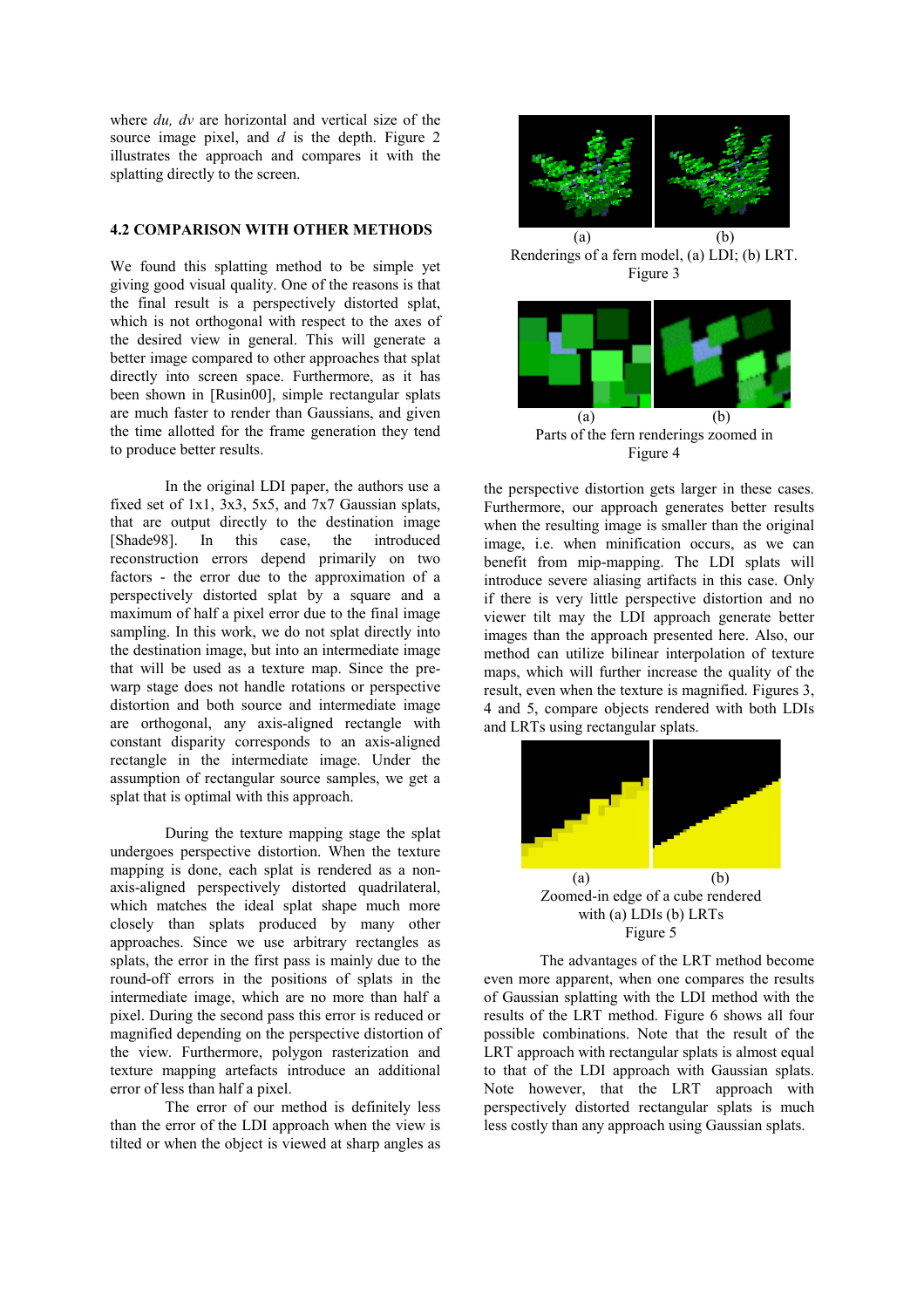

Comparison of Splatting Methods. (a) LDI rectangular, (b) LDI Gaussian, (c) LRT rectangular, (d) LRT Gaussian Figure 6

#### **5. MEMORY BOTTLENECKS**

For image warping, memory accesses are one of the most important factors limiting speed. To mitigate the problem, we tile the images to increase cacheefficiency. We use a sort-first method with static region assignment [Muell95, Muell97]. We partition both the source LRT and the pre-warped images into a set of regular, axis-aligned rectangular tiles. The selection of the optimal tile size is empirical and depends strongly on the characteristics of the system.

To correctly pre-warp into a given prewarped image tile (destination tile), we select and pre-warp all LRT tiles (source tiles) that have a potential contribution. To determine this set we use a quad-tree. The root of the tree is the whole source image itself and the leaves of this tree are the source LRT tiles. At each node the information about the covered area for the node and the maximal and minimal displacements of the samples that belong to this area are stored.

We determine the set of the source tiles contributing to a given destination tile by descending recursively into the tree. At each node visited, we pre-warp the corners of the tile with the minimal and maximal displacement values and compute the bounding box of the resulting points. If the bounding box intersects the destination tile, we assume that some point of the source LRT area can contribute to it. To lower the overestimation of the affected area, the same could be done with bounding polyhedras.

For correct visibility we sort the set of the selected source tiles according to the occlusion

compatible order between these tiles. With our tiling of the source LRT, the occlusion compatible ordering of tiles corresponds to the occlusion compatible ordering of the points farthest from the epipole for each tile. We then process source LRT tiles in this order, pre-warping points of each tile also in occlusion compatible order. Source LRT tiles that cross horizontal or vertical epipolar lines have to be split into sheets. Each of these sheets is processed in occlusion compatible order.

#### **6. IMPLEMENTATION AND RESULS**

We implemented our algorithm on an SGI Onyx2 with a 300 MHz R12000 CPU and 8 MB of level 2 cache. The rendering was done on InfiniteReality2 graphics hardware. The software was written in C.



We store the quad-tree of source LRT tiles as a linear array in which the children of a node stored with the index n are stored with the indices n\*4+1 through n\*4+4. The samples of each LRT tile are stored as a stream of tuples, in the order they are considered according to occlusion-compatible ordering. As there are four possible traversal orders for the source image, we replicate each tile in memory four times with different sample orderings. We use unique markers to mark the advance to the next row or column of samples. The time overhead is still small since we need slightly more than one comparison per sample on average to detect the advance to the next column, row, or the end of the data stream. Depth information is stored for each pixel as a 32-bit floating-point value.

We used the model of a cube and a textured fish to test the quality of splatting in the case of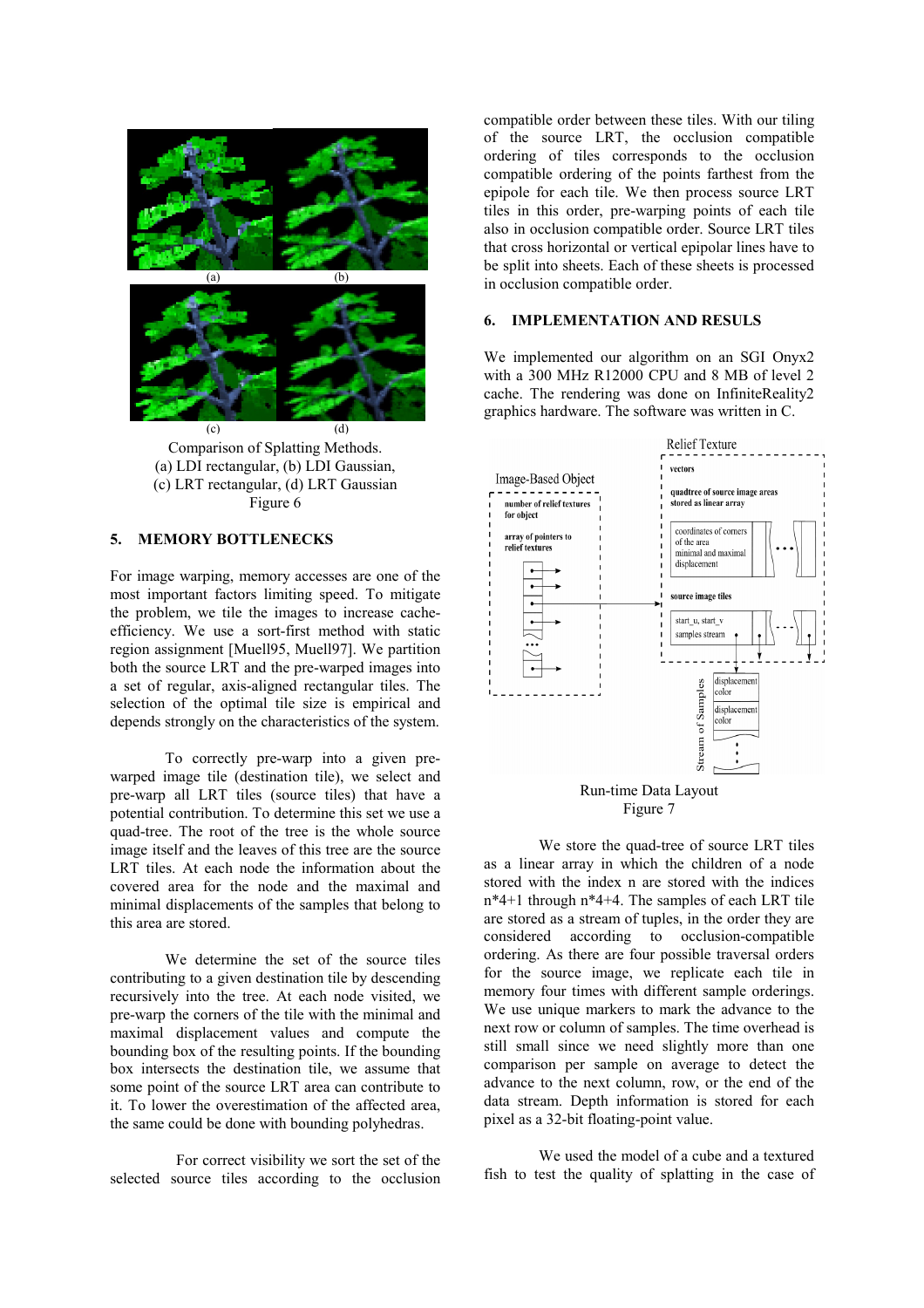sharp edges and fine-grained textures, and a model of a fern to test the intra-object visibility. The source images are 512x512 orthogonal projections synthesized with ray tracing. For the tests we rendered views to a 1024x1024 window. Although in all cases the texture is magnified at the rendering stage, we found the results to be remarkably free of visible artefacts. The results for the cube are shown in Figure 5, the fish appears in Figure 8 and the fern appears in Figure 3, 4, and 8.

The LRT models of the fish and cube contain about 140 000 samples, and 250 000 samples for the model of the fern at the maximum level of detail. For a view, due to tiling of the source image, the number of samples actually warped is 20% greater on average than the number of samples drawn. During the test we rotated the model arbitrarily with a sequence of 300 steps. To ensure that we also tested cache miss performance the sequence included some large rotations. Although the implementation was not heavily optimized, the rendering frame rate including the graphics output with 140 000 samples is approximately 15 Hz, and with 250 000 is approximately 9 Hz. The warping itself runs at 20 Hz  $(=$  real-time !) in the case of the two medium-complexity models, and at 10 Hz in case of the fern. The graphics pipeline introduces some slowdowns, that is, the texture transfers take about 15-20% of the time of the rendering. This effect can be minimized by pipelining the warping and the rasterization steps (i.e., rendering the previous frame while warping the current one).

# **7. CONCLUSIONS**

We presented a method for warping the LDIs at interactive frame rates. The method combines the layered depth images and the relief textures approaches and leverages the benefits from both. We have also discussed a precise and efficient method for splat size computation. Furthermore, we have demonstrated that the current hardware memory bandwidth is an important factor for image warping speed.

Future work includes parallelization of the LRT warping process, to increase the frame-rate even further. Initial results of a parallelized version on a machine with multiple CPU's indicate that this method can warp images of high-complexity models at real-time.

To increase the apparent frame rate even further one option is not to pre-warp the source image for every frame but only when the distortion perceived by the user exceeds some threshold, similar to [Lengy97, Schau96]. The incorrect parallax in such frames will be mitigated by the

correct perspective distortion done on the texture mapping stage.

Another idea is to trade-off quality for speed, by changing the resolution of the rendered image and stretching the result to fit the desired area on the screen (similar to [Montr97]).

#### **REFERENCES**

[Aliag99] Aliaga,D., Cohen,J., Wilson,A., Baker,E., Zhang,H., Erikson,C., Hoff,K., Hudson,T., Stuerzlinger,W., Bastos,R., Whitton,M., Brooks,F., Manocha,D.: MMR: An Interactive Massive Model Rendering System Using Geometric and Image - Base Acceleration, *1999 Symposium on Interactive 3D Graphics*, pp. 199-206, 1999

[Chang99] Chang,C.-F., Bishop,G., Lastra,A.:LDI Tree: A Hierarchical Representation for Image-Based Rendering, *SIGGRAPH 1999*, pp. 291-298, 1999

[Debev96] Debevec,P.E.: Modeling and Rendering Architecture from Photographs, *Ph.D. thesis*, University of California at Berkeley, 1996

[Debev98] Debevec,P.E.: Rendering synthetic objects into real scenes: Bridging traditional and image-based graphics with global illumination and high dynamic range photography, *SIGGRAPH 1998*, pp. 189-198, 1998

[Mark97] Mark,W.R., Bishop,G.: Memory Access Patterns of Occlusion-Compatible 3D Image Warping *1997 Siggraph/Eurographics Workshop on Graphics Hardware*, pp. 35-44, 1997

[Muell95] Mueller,C.: The Sort-First Rendering Architecture for High-Performance Graphics, *1995 Symposium on Interactive 3-D Graphics*, 1995

[Muell97] Mueller,C.: Hierarchical Graphics Databases in Sort-First, *IEEE Symposium on Parallel Rendering*, pp. 49-57, 1997

[Mcmil97] McMillan,L.: An Image-Based Approach to Three-Dimensional Computer Graphics, *Ph.D. Thesis*, University of North Carolina at Chapel Hill, 1997

[Lengy97] Lengyel,J., Snyder,J.: Rendering With Coherent Layers, *SIGGRAPH 1997*, pp. 233-242, 1997

[Olive00] Oliveira, M.M., Bishop,G., McAllister,D.: Relief Texture Mapping, *SIGGRAPH 2000*, pp. 359- 368, 2000